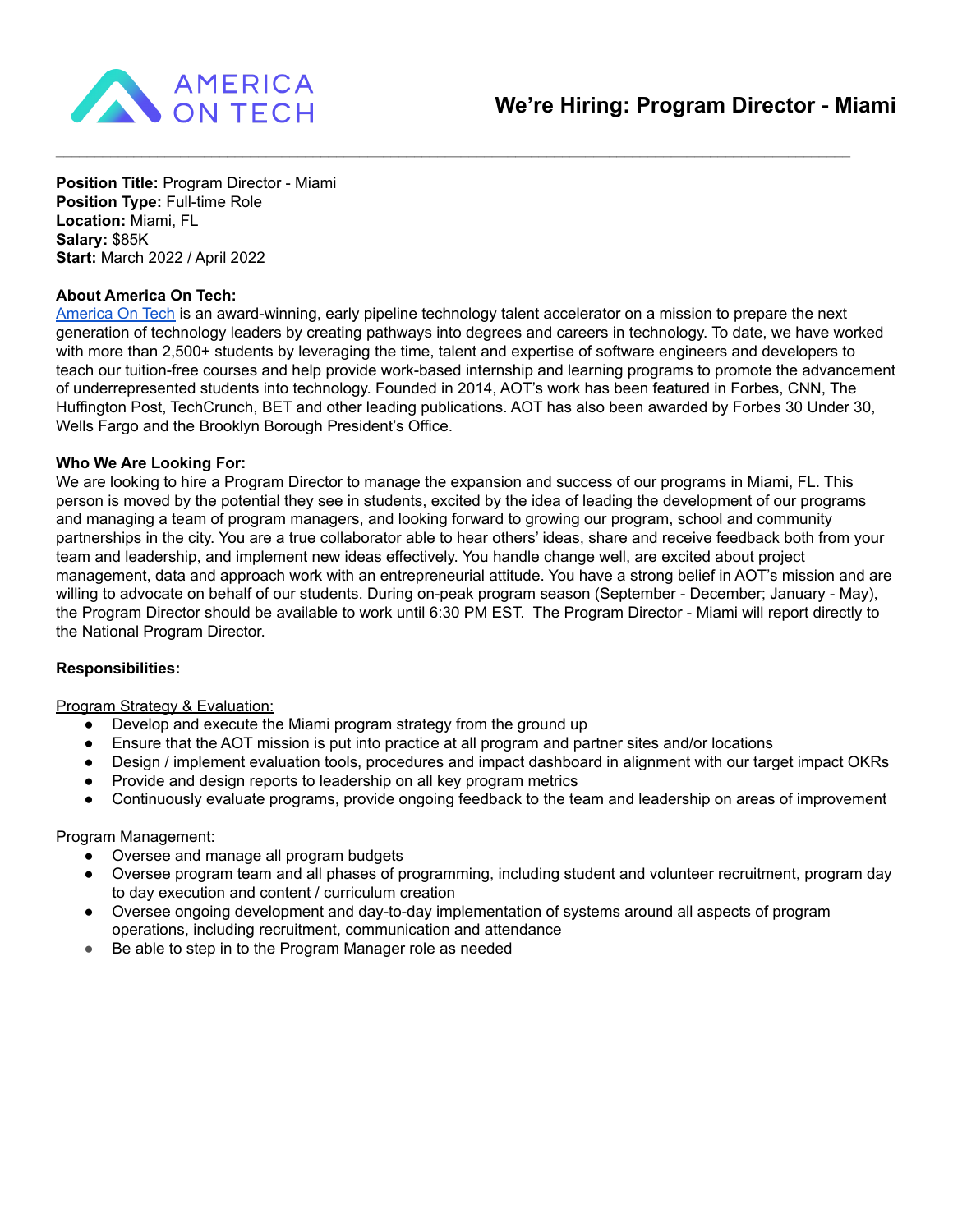

## **We're Hiring: Program Director - Miami**

## **Staff Management:**

- Provide leadership to program staff to emphasize the importance of achieving high standards of quality
- Retain key members of the program staff by providing mentorship and feedback on an ongoing basis
- Hold regular 1:1 and team meetings with program staff to check-in on employee morale and work performance
- Deliver formative and evaluative feedback, based on standards of expectations
- Communicate appropriately and effectively with program staff, leadership and the larger community
- Develop, train, and supervise program staff and lead a high-performance team to OKRs
- Prioritize programmatic needs based on observations and increase site visit frequency, if needed
- Establish work schedules and plans and assign work to staff members

#### Partnership Development:

- Establish, maintain, and expand relationships with outside resources, including schools, community organizations, technology companies and peer organizations
- Assist and manage in acquiring, retaining and growing new internship partners through community and network
- Develop deep relationships with our training partners; understanding their organizational goals and be a trusted thought leader and advisor to influence and enable partners to adopt our trainings or internships
- Be accountable for meeting/exceeding partner needs, issues management, resolution, and escalation

#### General:

- As part of a growing organization, contribute toward the development of standard operating procedures in all areas of business, and continue to find new ways to improve quality and efficiency
- Collaborate with leaders to build organization-wide best practices
- Work cross-functionally with all departments to support the future of AOT and additional projects as necessary

#### **Benefits of Working at America On Tech:**

- Medical, dental and vision insurance
- 20 paid vacation days per year
- 2 week holiday vacation at the end of the year
- 10 organizational holidays per year
- 3% 401K Match after one year of service to AOT

## **Must Have:**

- Bachelor's Degree; Comparable experience will also be considered
- 3+ years management experience working in education, nonprofit, or comparable field
- Project Management Experience
- Data Driven Mindset
- Strong communication skills--written, oral and presentation
- Proven Interpersonal skills; working with both students and adults
- **Interest in Student Development**
- Interest in Technology
- Ability to lead and thrive in a startup environment
- Ability to identify problems before they arise
- Ability to work both independently and collaboratively
- Spanish Language Fluent (speaking/writing/reading)

#### **Nice to Have:**

- Master's Degree in Education preferred
- Working knowledge of Google Suite: Drive, Docs, Sheets, Slides and Forms
- Experience with Monday.com and Canva
- Knowledge of Salesforce
- Knowledge of computer science and coding